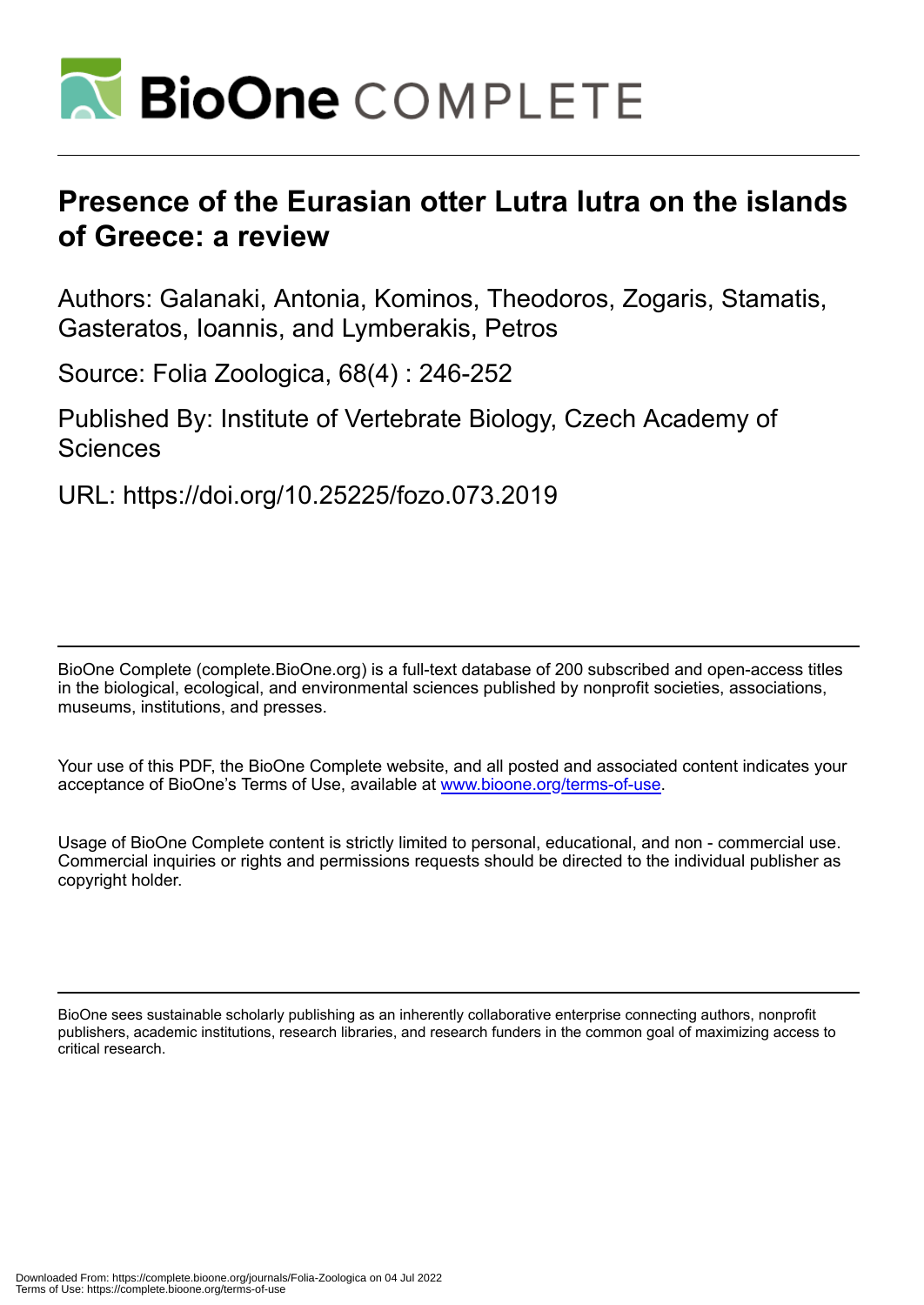# **Presence of the Eurasian otter** *Lutra lutra* **on the islands of Greece: a review**

## **Antonia GALANAKI1 \*, Theodoros KOMINOS1 , Stamatis ZOGARIS2 , Ioannis GASTERATOS3 and Petros LYMBERAKIS4**

*1 Department of Zoology, School of Biology, Aristotle University of Thessaloniki, Thessaloniki 54124, Greece; e-mail: antgalanaki@gmail.com*

*2 Hellenic Centre for Marine Research – HCMR, Institute of Marine Biological Sciences and Inland Waters, 46.7 km Athens-Sounio Avenue, 19013 Anavyssos, Attica, Greece*

*3 Agios Athanasios, 49080 Lefkimi, Corfu, Greece*

*4 Natural History Museum of Crete, University of Crete, Knossou Avenue, 71409 Herakleio, Crete, Greece*

Received 16 November 2018; Accepted 30 May 2019

**Abstract.** The Eurasian otter (*Lutra lutra*) is fairly widespread across much of mainland Greece but is currently known to be present on very few of the Greek islands. We reviewed otter data for the islands of Greece, based on confirmed evidence from the literature, personal records and unpublished data (e.g. alive/dead animals, tracks, spraints). The presence of otters on Mediterranean islands is documented only for Greece with recent records for Corfu, Lefkada, Euboea and Samos and older records for Lesvos and Chios. As these islands are close to the mainland, gene flow may contribute to the persistence of their otter populations. Anthropogenic habitat changes are a major threat to otter survival, including severe transformation and disturbance of island habitats. Several small island wetlands suitable to otter presence need to be protected to support otters and enhance their conservation status.

**Key words:** temporary wetlands, insular habitats, conservation, Mediterranean

#### **Introduction**

The Eurasian otter (*Lutra lutra*) is the most widespread otter species. It suffered a substantial decline in Europe from the 1970s to the 1990s, but it is now recovering in many countries, excluding parts of central Europe (Roos et al. 2015). A strong recovery of the species has been recorded in Western Europe, where it is now considered Near Threatened (Duplaix & Savage 2018). At the European level, the otter is included in Annexes II and IV of the EU Habitats Directive 92/43/EEC, protected in the Special Areas of Conservation (SACs) of the Natura 2000 network (European Environment Agency 2015). The species is also listed in Appendix I of CITES and included in the Bern Convention (Roos et al. 2015).

Otters live in a wide range of freshwater habitats including rivers, streams, canals, lakes, marshes, deltas, artificial reservoirs and sometimes even drainage ditches with only a few centimeters of water. They also inhabit coastal brackish and marine habitats, if freshwater is available in the surroundings (Mason & MacDonald 1986, Kruuk 2006).

The otter is fairly widespread throughout much of mainland Greece and has been recorded locally on the islands of Corfu (Ionian Sea), Euboea, Chios and Lesvos (Aegean Sea) (Galanaki & Gaethlich 2009). Few national or local surveys for determining otter presence in Greece have been conducted so far, with hardly any covering the islands except for Corfu (MacDonald & Mason 1982, 1985, Gaethlich 1988, Grémillet 1993, 1998, Ruiz-Olmo 2005, 2006, Galanaki & Coyne 2016, Ministry of Environment and Energy of Greece 2017). According to the latest EU Habitats Directive reports otters are only recorded in Corfu, Chios and Euboea (European Environment Agency 2017). In Greece, the Eurasian otter was given protection by a Presidential Decree in 1981 (PD no. 67/1981). The species is classified as "Endangered" in the latest update of the Red Data Book of Threatened Animals of Greece (Galanaki & Gaethlich 2009). Major threats for the species' survival in Greece are anthropogenic, including severe habitat alteration (i.e. loss, degradation, fragmentation), wetland drainage, water abstraction, human disturbance, pollution and persecution (Galanaki & Gaethlich 2009).

*\* Corresponding Author*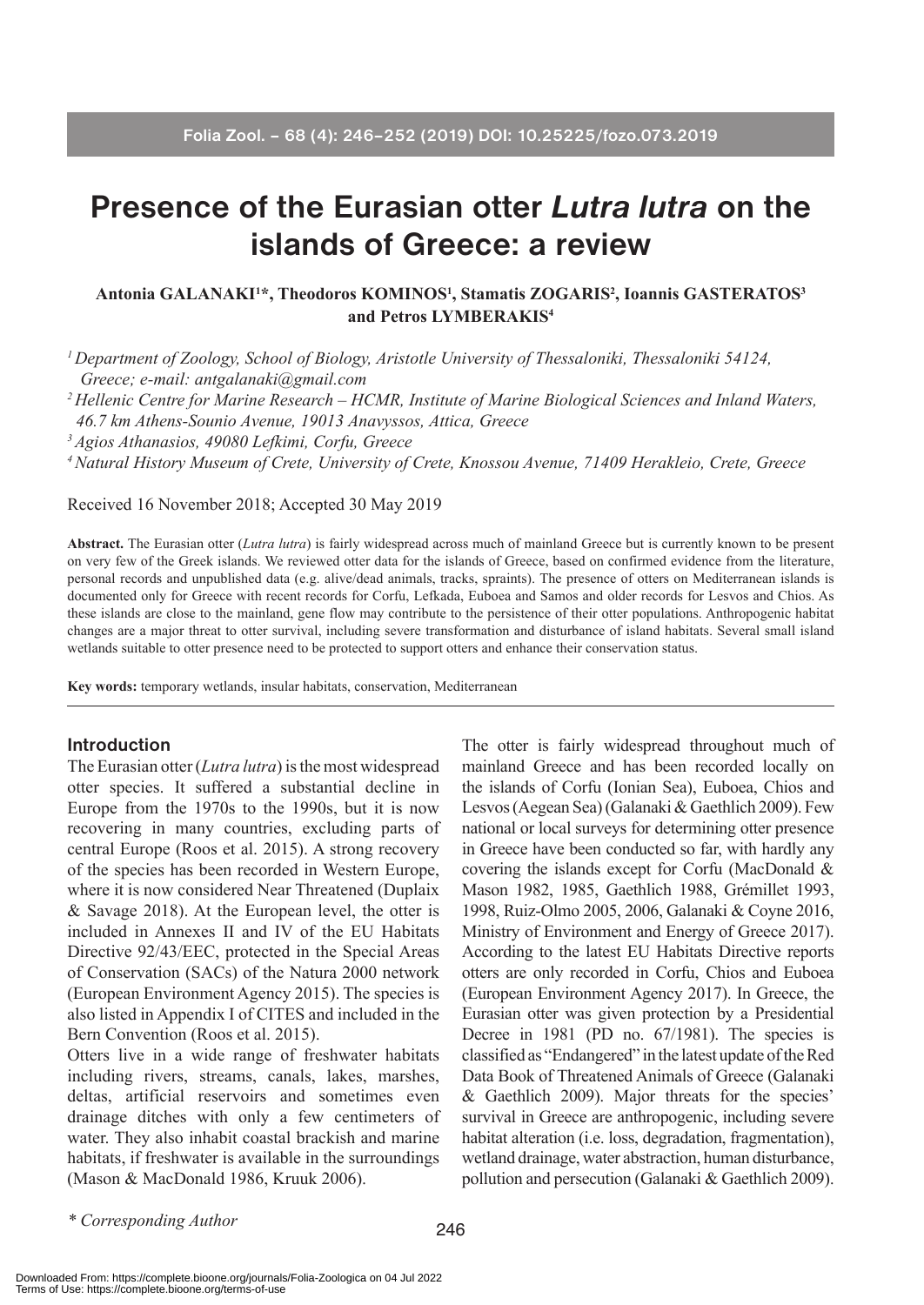The present study was aimed at reviewing the presence of the Eurasian otter on Greek islands. To our knowledge the current occurrence of the otter is not documented on any islands of the Mediterranean Basin other than a few Greek islands, all situated close to the Greek, Albanian and Turkish mainland (Masseti 1995, 2012, Ruiz-Olmo 2005, Galanaki & Gaethlich 2009).

### **Methods**

Data collection was initially based on a literature search of published scientific articles and official technical reports (e.g. EU and national reports). Reviewed data also included irregular reports (e.g. alive/dead animals, tracks and spraints; for otter survey details, see Macdonald et al. 1998, Chanin 2003) and reliable records by other experts, such as from unpublished technical reports and other evidence tracked in social media or directly reported to us including mortalities (e.g. photographs of dead animals). Otter sites were split into two main categories: those with permanent otter populations and those with only occasional and/ or accidental otter records. A map with the islands and locations of all confirmed otter sites is provided (Fig. 1).

#### **Islands with permanent otter presence**

#### *Corfu (northern Ionian Sea)*

Corfu (592 km<sup>2</sup>) is located in north-western Greece (Fig. 1). Its distance from mainland Greece is 12 km, while the Albanian coastline is 3 km and 23 km away (along the Corfu Channel). The island harbours many coastal and inland wetlands such as lagoons, small estuaries and natural river mouths, marshes, lakes and ponds, small perennial rivers and temporary streams and torrents (World Wide Fund for Nature 2017). Otter occurrence in Corfu has been well documented since the late 1980s (Table 1). Historical information confirms that the species was hunted for its fur in the 1940s (Bounias 1954) and evidence of a trade in otter fur is known from the early 1960s (Niethammer 1962). At present, otters occur throughout most of the island, both in small and large wetlands along coastal rivers and other inland water bodies, but the viability of the population is unknown (Fig. 1). The most recent records date back to 2016 (authors' unpublished data, Table 1). With reference to nearby mainland populations, otters live on Greek and Albanian wetlands off the eastern and northern coastline of Corfu, such as the delta complex of the



**Fig. 1.** The six Greek islands Corfu, Lefkada, Euboea, Lesvos, Chios, Samos – highlighted with hatched black lines – for which recent and older Eurasian otter records were reviewed in this study. Sites with otter presence are designated with black dots.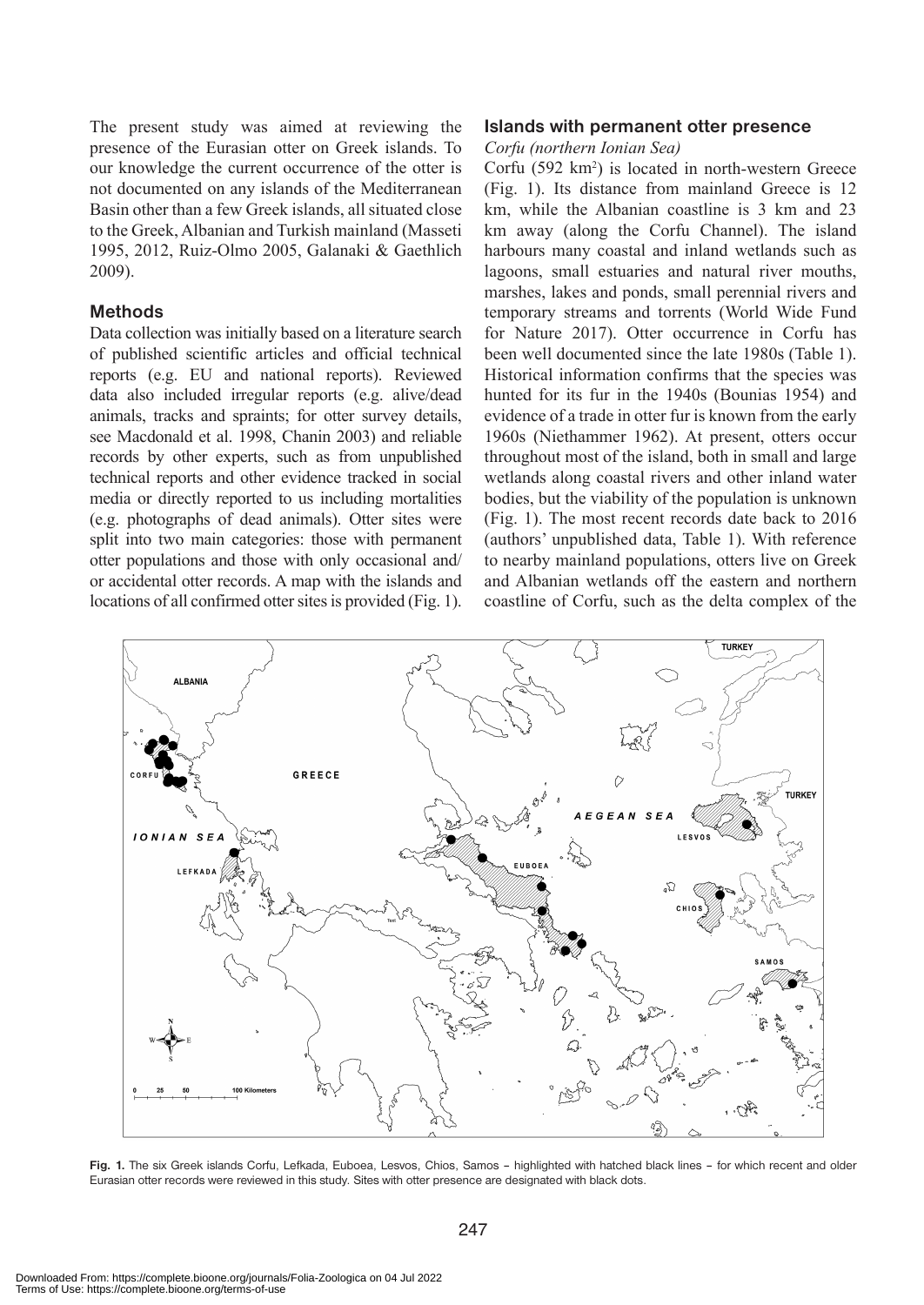**Table 1.** Summary of information on otter presence and absence on Greek islands where the species has been recorded in the last 35 years.

| Island  | Sites and dates of main records                                                                                                          | Source<br>Gaethlich (1988)                        |
|---------|------------------------------------------------------------------------------------------------------------------------------------------|---------------------------------------------------|
|         | River Tyflopotamos (north), River Messogi (south-east), Korrision<br>lagoon (south-west) in 1985 and in 1986                             |                                                   |
|         | North and south-central parts of Corfu in 1990                                                                                           | J. Ruiz-Olmo unpublished data (reported in Ruiz-  |
| Corfu   |                                                                                                                                          | Olmo 2005)                                        |
|         | Rivers Melissoudi (north), Dassia/Daphnila (north-west), Potamos                                                                         | Grémillet (1993, 1998) (see original references   |
|         | (east-central), Messogi (south-east), Antinioti (north), Agios                                                                           | for maps with locations)                          |
|         | Stefanos (north-east), Chalikopoulou (east-central) and Lefkimi salt                                                                     |                                                   |
|         | lake (south-east) in 1991, in 1992 and in 1997                                                                                           |                                                   |
|         | Eight positive sites with signs in central and north Corfu (incl. the                                                                    | Urban (1998)                                      |
|         | city of Corfu, in Alikes and Sidari)                                                                                                     |                                                   |
|         | Rivers Melissoudi, Dassia/Daphnila, Potamos, Messogi, Petriti                                                                            | Ruiz-Olmo (2006) (see original reference for map  |
|         | (south-east) and River Ropa (west), River Agios Giorigios (north-                                                                        | with locations)                                   |
|         | west) and in the lagoons of Antinioti, Chalkiopoulou and Korission                                                                       |                                                   |
|         | Tracks in Lefkimi in the saline lagoon (1998) and along the coast                                                                        | This study (I. Gasteratos unpublished data)       |
|         | (1999), in Chalkiopoulou lagoon (2011)<br>Dead animals in Korission lagoon (2006) and in Antinioti lagoon                                | This study (I. Gasteratos unpublished data)       |
|         | (2012)                                                                                                                                   |                                                   |
|         | Spraints in Antinioti lagoon, in River Pora and in River                                                                                 | This study (A. Galanaki & T. Kominos,             |
|         | Tyflopotamos in 2016                                                                                                                     | I. Gasteratos unpublished data)                   |
| Euobea  | Spraints and tracks in the lagoons of Mikro and Megalo Livari, in                                                                        | Kominos (2000), this study (A. Galanaki &         |
|         | Istiaia (north Euboea) in 2000                                                                                                           | T. Kominos unpublished data)                      |
|         | Kireas and Nileas and in the river mouth near Mandoudi (north-                                                                           | Adamakopoulos et al. (1991), Oikos Ltd. (2001)    |
|         | central Euboea)                                                                                                                          |                                                   |
|         | Spraints and tracks in Mourteri and Manikiatis (south of Kymi) in                                                                        | This study (Zogaris & Gaethlich 1987, S. Zogaris  |
|         | 1987 and 2001                                                                                                                            | 2001 unpublished data)                            |
|         | Spraints at Lake Dystos (central-south Euboea)                                                                                           | Sfougaris (1996), this study (S. Zogaris          |
|         |                                                                                                                                          | unpublished data)                                 |
|         | Spraints and tracks in Mount Ochi coastal stream sites (Porphyras,<br>Dimosaris, and the Komito streams) in unusually small and isolated | This study (S. Zogaris unpublished data)          |
|         | stream-mouth conditions in 2007                                                                                                          |                                                   |
|         | Spraints and tracks in Komito stream river mouth in 2017                                                                                 | This study (S. Zogaris unpublished data)          |
|         | Spraints, tracks and sightings first recorded in 1984 and then                                                                           | Zogaris (1985), Dimopoulos (1998), this           |
|         | throughout the 1980s and 1990s, incl. an animal shot in 1986 in the                                                                      | study (S. Zogaris, A. Galanaki & T. Kominos       |
|         | Karystos Plain in the island's southernmost bay, west of the town of                                                                     | unpublished data)                                 |
|         | Karystos; Spraints and tracks in the same area in 2015 and 2017                                                                          |                                                   |
| Lefkada | Speculation of presence by local Forestry Service rangers (without                                                                       | Masseti (2012)                                    |
|         | any details of location and date)                                                                                                        |                                                   |
|         | Spraints and tracks in the Lefkada city lagoon (north-east Lefkada)                                                                      | This study (A. Galanaki & T. Kominos              |
|         | in 2015<br>Dead animal in the Lefkada city lagoon (north-east Lefkada) in                                                                | unpublished data)                                 |
|         | 2016                                                                                                                                     | D. Mavrona, pers. comm.                           |
|         | Tracks in the Lefkada city lagoon (north-east Lefkada) in 2017                                                                           | This study (A. Galanaki & T. Kominos              |
|         |                                                                                                                                          | unpublished data)                                 |
| Samos   | Dead animal in Pythagorion (south-east Samos) in 1998                                                                                    | Masseti (2012)                                    |
|         | Dead animal (stranded on the coastline) in Pythagorion (south-east                                                                       | G. Pietroluongo, A. Miliou, pers. comm.           |
|         | Samos) in 2017                                                                                                                           |                                                   |
|         | Absent after survey in various wetlands in 2017                                                                                          | This study (A. Galanaki & T. Kominos              |
|         |                                                                                                                                          | unpublished data)                                 |
| Lesvos  | Dead animal in Dipi marsh in the Gulf of Gera (south-east Lesvos)                                                                        | Axiotis (1997), M. Axiotis, pers. comm.           |
|         | in 1996 (no hard evidence)                                                                                                               |                                                   |
|         | Evergetoulas river mouth, Dipi area, in the Gera Gulf (south-east                                                                        | Valakos et al. (2012), S. Valakos, pers. comm.    |
|         | Lesvos) in mid 1990s<br>Delfini area (north-east Chios) in 1990                                                                          | Gaethlich (1990)                                  |
| Chios   | Presence without any details of location and date                                                                                        | Adamakopoulos et al. (1991)                       |
|         | Presence without any details of location and date                                                                                        | Grémillet (1995)                                  |
|         | Presence without any details of location and exact date in 1993                                                                          | X. Grémillet unpublished data - reported as pers. |
|         |                                                                                                                                          | comm. in Masseti (1995)                           |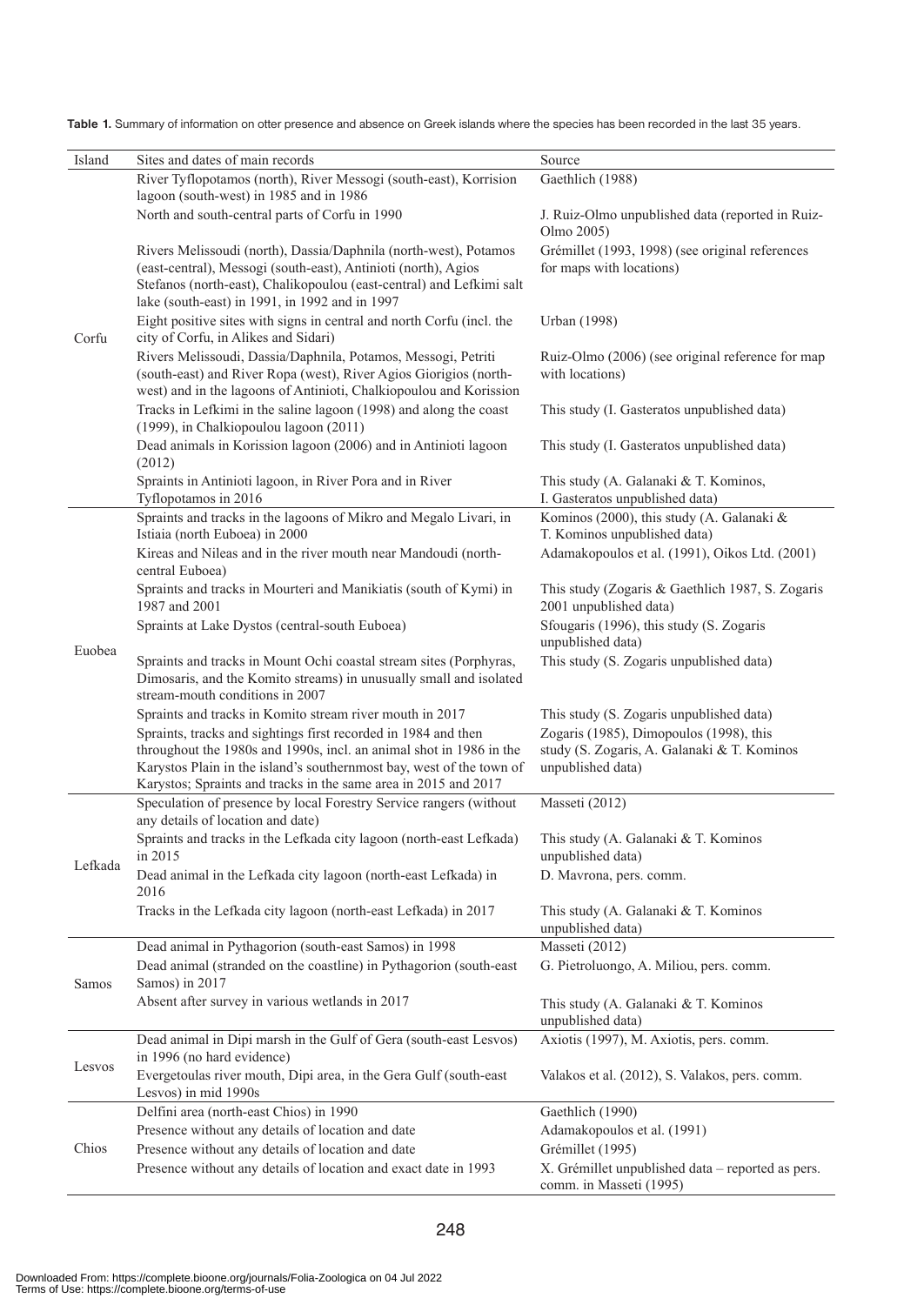River Kalamas in north-western Greece (Galanaki 2015, Galanaki et al. 2016) and the Butrint National Park, a Ramsar site in south Albania (Prigioni et al. 1986, IUCN 2012, Balestrieri et al. 2016); gene flow between the mainland and Corfu is considered possible.

# *Euboea (central Aegean Sea)*

Euboea  $(3654 \text{ km}^2)$  is the second largest Greek island (Fig. 1). It is roughly parallel to mainland Greece (Sterea Hellas), separated by the Evripos Strait, which is only 38 m wide at its narrowest point at the Chalkis Bridge. Euboea is rich in natural wetlands, both coastal and inland, including the largest island lake of Greece, at Dystos (World Wide Fund for Nature 2017). Otters have been reported from at least seven distinct areas of Euboea, in both small and fairly large inland and coastal aquatic sites, even in rather degraded wetlands along the coast. The earliest records date back to the early 1980s, while the latest are from 2017 (authors' unpublished data, Table 1), showing that there are permanent populations on the island. Most records are based on irregular observations rather than systematic surveys. Wetlands on adjacent mainland Greece with confirmed otter presence are located off the west coastline of northern Euboea (Ministry of Environment and Energy of Greece 2017), and animal dispersals may occasionally occur.

# **Islands with occasional and/or accidental otter presence**

#### *Lefkada (central Ionian Sea)*

Lefkada (325 km<sup>2</sup>, western Greece) is connected to the mainland by a 20 m long floating bridge crossing the Drepanos Strait (Fig. 1). A few coastal and inland wetlands occur on Lefkada, including lagoons, estuaries, marshes, salty flats and a small lake (World Wide Fund for Nature 2017). Supposed otter presence (Masseti 2012) has been recently confirmed for the lagoon lying in the north-eastern part of the island (authors' unpublished data, Table 1). Extensive inland water bodies are located north and east of Lefkada on mainland Greece, immediately adjacent to the island (Lake Voulkaria and surrounding wetlands) and in the large complex of wetlands in the Amvrakikos Gulf, where otters occur (Galanaki et al. 2016, Galanaki & Kominos, unpublished data).

#### *Lesvos (north-eastern Aegean Sea)*

Lesvos (1633 km<sup>2</sup>) lies close (5.5 km at the Mytilini Strait) to the Turkish mainland (Fig. 1). The island

support many wetlands (World Wide Fund for Nature 2017). Most of Lesvos's natural wetlands lie along the coast, in the Gulf of Kalloni in the south-centre and in the Gulf of Gera in the south-east. Otter records date back to the mid-1990s (Table 1). However, the persistence of a local population should not be ruled out, as no thorough survey has been carried out. Otters occur in the coastal wetlands of western Turkey, off the north coast of Lesvos (Thol-Schmitz 2004).

# *Chios (eastern Aegean Sea)*

Chios  $(842 \text{ km}^2)$  is separated from Turkey by the 7 km wide Çeşme Strait (Fig. 1). Although it is a fairly large island, it has few natural wetlands, mainly small intermittent streams, river-mouths and marshes mostly situated in coastal areas and small artificial inland water reservoirs (World Wide Fund for Nature 2017). There are a few records of the otter on Chios (Table 1). No recent information is available and it is unlikely that a stable or self-sustaining population occurs on the island, especially since suitable habitats are scarce and degraded.

#### *Samos (eastern Aegean Sea)*

Samos (477 km<sup>2</sup>) lies closer to Turkey than any other Greek island (1.6 km at the Mycale Strait, Fig. 1). It has few wetlands, mostly marshes, ponds, streams and estuaries, and salt flats, situated in the south-east coastal area and in the north-west of the island (World Wide Fund for Nature 2017). The few otter records from Samos are presented in Table 1. Asurvey in 2017 revealed no evidence of a permanent population there (Galanaki & Kominos, unpublished data). Suitable habitats for otters are rather limited, as the remaining wetlands are degraded and many freshwater and brackish aquatic habitats areas dry-out for long periods. Nonetheless, otters could occasionally or accidentally occur on the coastline of Samos. Notably a dead specimen was found there in 2017. We hypothesize that this animal probably originated from the coastal wetlands of Turkey (Thol-Schmitz 2004).

# **No presence**

#### *Crete (south Aegean Sea)*

Crete  $(8336 \text{ km}^2)$  is the largest Greek island, located in the southernmost part of the Aegean Sea. A spraint-based record was published in 2003 (de Smet & Lymberakis 2003), but it was not confirmed by successive surveys (this study, P. Lymberakis, J. Ruiz-Olmo, pers. comm.), including a recent rapid assessment in 2018 (Galanaki & Kominos, unpublished data). We exclude any possibility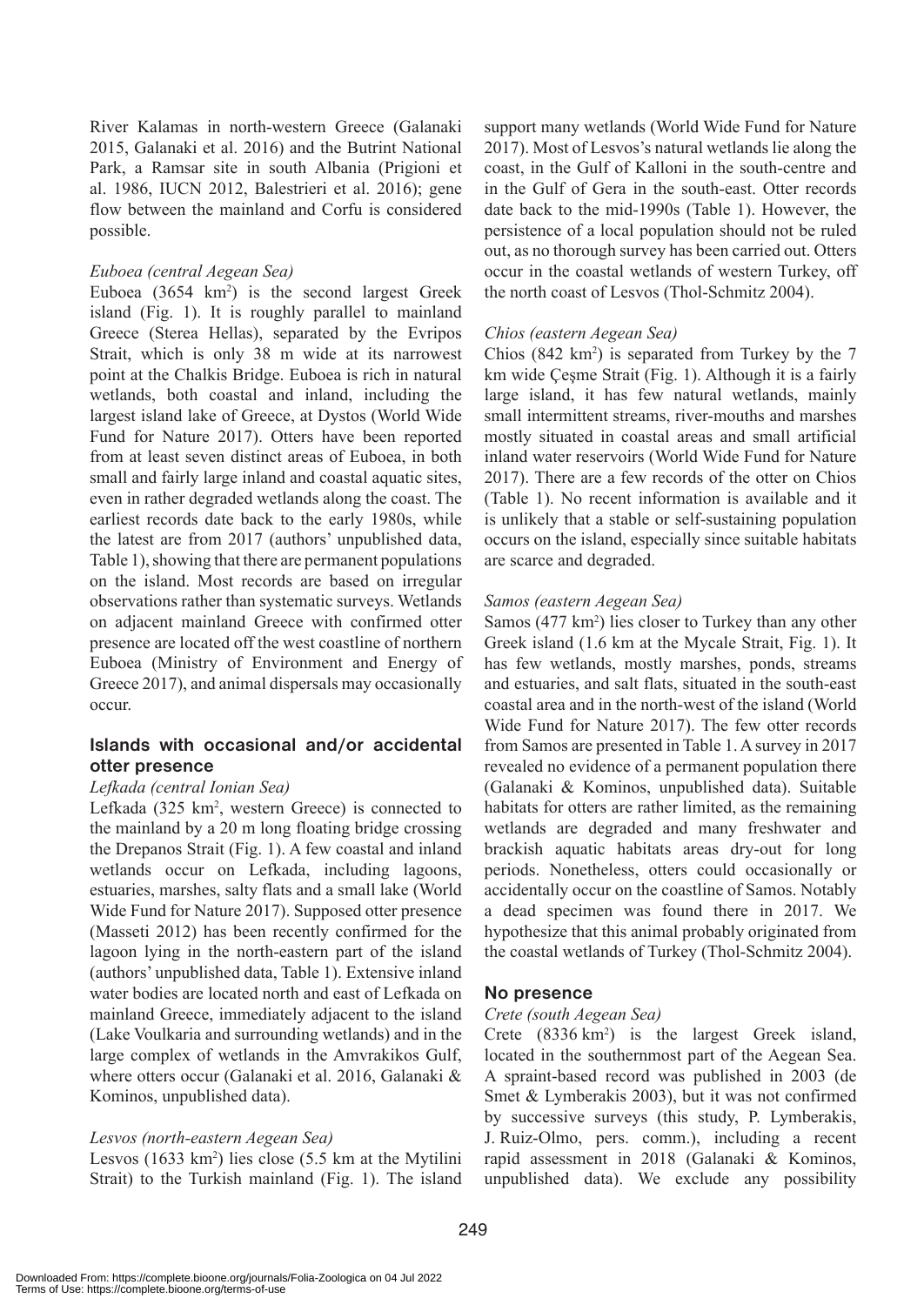of accidental occurrences since the island is biogeographically isolated from both the European and Asian mainland (Zogaris & Economou 2017). The biogeographical distinctiveness of the island is further supported by the fossil record of an endemic mustelid, the Cretan otter *Lutrogale cretensis,* which became extinct along with several other endemic mammals on the island during the Late Pleistocene (Masseti 1995, van der Geer et al. 2010).

# **Discussion**

# *Proposals for conservation*

Corfu and Euboea support permanent European otter populations, with records occurring also for Lefkada, Samos, Lesvos and Chios, but for which there is no evidence of stable populations. These islands are close to the mainland, hypothetically allowing for gene flow from continental populations (Masseti 1995, 2012). To our knowledge, the species is absent from all other islands of the Mediterranean Basin, including the largest (i.e. Sicily, Sardinia, Cyprus, Corsica and Crete) (Ruiz-Olmo 2005, Masseti 2012, this study). Otters from the Balkan Peninsula and Asia Minor (Turkey) could move between marine and freshwater habitats; otters are known to travel up to 13 km by sea (Blundell et al. 2002, Kruuk 2006, Liles 2009). However, further research is needed to preserve and support the island populations and to enhance the species' conservation status on these islands.

Maintenance of good quality habitats, the main characteristics of which are an adequate food supply, resting and breeding sites and cover (Macdonald & Mason 1990) are vital for long-term otter survival. Sufficient resources for otters are limited on small island wetlands due to their restricted size where even the slightest alteration such as loss, degradation or fragmentation of suitable habitats could pose a substantial threat. Since the 1980s, many wetlands on the Greek islands (even designated as Natura 2000 sites) have been destroyed and degraded due to pressure from the development of tourism and other land-use changes (World Wide Fund for Nature 2017). In 2012, a Presidential Decree entitled "Approval of a list of small island wetlands, and provision of terms and conditions for the protection and conservation of small coastal wetlands included therein" (PD no. 229/19-6-2012) came into force, but still needs to be fully implemented.

Otters on the Greek islands may also depend on freshwater availability, a key factor for the suitability of not only breeding and resting but also for sufficient feeding sites (Beja 1992, 1996, Prenda et al. 2001, Ruiz-Olmo et al. 2001, Kruuk 2006). The Greek islands primarily have temporary wetlands, resulting from seasonally semi-arid climate conditions, climate variability and the expansion of modern land-use development. Lack of permanent freshwater wetlands and lotic waters could affect otter survival since food supply may become scarce and food availability could be a major constraint in their distribution and abundance (Ruiz-Olmo et al. 2001). Studies in Mediterranean areas, where wetlands dry-out during summer and freshwater availability is limited, show that otters may shift their diet or travel between watersheds to find suitable habitats to withstand extreme conditions (Galanaki 2000, Prenda et al. 2001, Ruiz-Olmo et al. 2001, Clavero et al. 2003, Smiroldo et al. 2009, Pedroso et al. 2014). Freshwater is also vital for otters for drinking and to wash salt out of their fur, which may otherwise lose its insulative properties (Beja 1992, 1996, Kruuk 2006).

Small inland aquatic waters and wetlands are exposed to multiple stressors that threaten their ecological integrity and biodiversity (Skoulikidis et al. 2017). Ongoing climate change may be one of these, exacerbating the loss of freshwater habitats suitable to otters. Studies on the impact of climate change on coastal and marine biodiversity in the Mediterranean Basin show a decrease in rainfall mainly during the summer and a temperature rise by the end of this century (UNEP-MAP-RAC/SPA 2010, Sauter et al. 2013). This outcome could drastically affect otter habitats on coastal areas and islands. Only recently have climate change effects been recognized as a potential threat to otter populations in mainland Europe; researchers suggest a re-consideration of protected areas due to potential shifts in the species' distribution due to climate change (Cianfrani et al. 2011). Thus, the identification of otter habitats in the wetlands on Greek islands could be used as a key tool for preserving otters on islands, while otters could be used as umbrella species (Bifolchi & Lodé 2005) for the conservation of these valuable, fragile and usually threatened, island ecosystems.

Otter habitats on the Greek islands should be strictly protected and maintained for their ecological value and their uniqueness to support a top predator in such extreme environments with multiple human-induced pressures. We, therefore, propose an up-listing of the Eurasian otter "threat status" in the Red Data Book of the Threatened Animals of Greece, only for those populations that occur on the Greek islands, by the evaluators of IUCN Red List of Threatened Species in the forthcoming evaluation.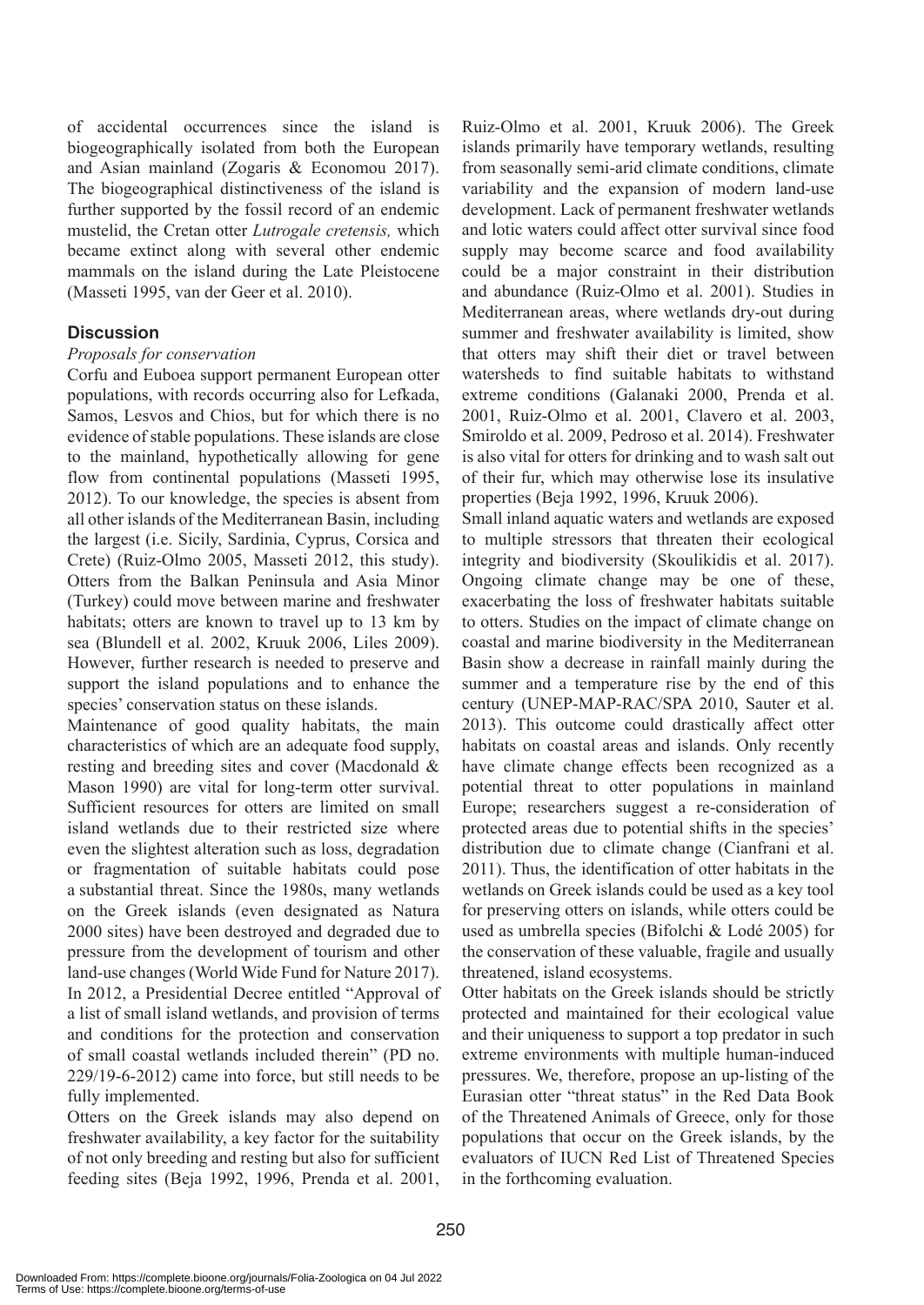#### **Acknowledgements**

*The authors of the study would like to thank the following people for providing information and data about the Eurasian otter on the Greek islands: D. Mavrona and Animal Care Lefkas NGO*  *(Lefkada), A. Miliou and G. Pietroluongo from Archipelagos NGO (Samos), M. Axiotis , E. Galinou, E. Valakos and S. Dudley (Lesvos), G. Catsadorakis and K. Paragamian (WWF Greece). The authors would also like to thank the reviewers for their helpful and constructive comments on the manuscript improvement.*

#### **Literature**

Adamakopoulos P., Adamakopoulos T., Bousbouras D. et al. 1991: Les grands mammifères de Grèce (carnivores et artiodactyles): situation actuelle, répartition, habitat les espèces menacèes, perspectives de protection. *Βiol. Gallo-Hell. 18: 107–126.*

- Axiotis M. 1997: Hopes of life from a "corpse". *Aiolika Nea. (in Greek)*
- Balestrieri A., Messina S., Pella F. et al. 2016: Eurasian otter *Lutra lutra* in developing countries: a resurvey of Albania 22 years after the fall of communism. *Oryx 50: 368–373.*
- Beja P.R. 1992: Effects of freshwater availability on the summer distribution of otters *Lutra lutra* in the southwest coast of Portugal. *Ecography 15: 273–278.*
- Beja P.R. 1996: Temporal and spatial patterns of rest site use by four female otters *Lutra lutra* along the south-west coast of Portugal. *J. Zool. Lond. 239: 741–753.*
- Bifolchi A. & Lodé T. 2005: Efficiency of conservation shortcuts: an investigation with otters as umbrella species. *Biol. Conserv. 126: 523–527.*
- Blundell G.M., Ben David M., Groves P. et al. 2002: Characteristics of sex biased dispersal and gene flow in coastal river otters: implications for natural recolonization of extirpated populations. *Mol. Ecol. 11: 289–303.*
- Bounias I. 1954: History, folkloristics. *Kerkyraika. (in Greek)*
- Chanin P. 2003: Monitoring the otter *Lutra lutra*. *Conserving Natura 2000 Rivers, Monitoring Series No. 10, English Nature, Peterborough.*
- Cianfrani C., Le Lay G., Maiorano L. et al. 2011: Adapting global conservation strategies to climate change at the European scale: the otter as a flagship species. *Biol. Conserv. 144: 2068–2080.*
- Clavero M., Prenda J. & Delibes M. 2003: Trophic diversity of the otter (*Lutra lutra* L.) in temperate and Mediterranean freshwater habitats. *J. Biogeogr. 30: 761–769.*
- de Smet K. & Lymberakis P. 2003: Eurasian otters (*Lutra lutra*) in Crete?! *IUCN Otter Spec. Group Bull. 20:72.*
- Dimopoulos P. (ed.). 1998: Special environmental study: Oros Ochi Kampos Karystou Potami Akrotirio Kafirefs Paraktia Thalassia Zoni. *Prefecture of Euboea, unpublished report, Chalkis – YPEHODE, Athens. (in Greek)*
- Duplaix N. & Savage M. 2018: The global otter conservation strategy. *IUCN/SSC Otter Specialist Group, Salem, Oregon, U.S.A.*
- European Environment Agency (EEA) 2015: Sites of Community Importance (SCI) designated for the Eurasian otter (*Lutra lutra*) in the EU-27 and its current distribution in EU-25 Member States according to the article 17 EU Habitats Directive Reporting in 2008. Natura 2000 data – the European network of protected sites. *Accessed on 04 March 2016. https://www.eea.europa.eu/data-andmaps/figures/sites-of-community-importance-sci*
- European Environment Agency (EEA) 2017: Habitats Directive Article 17 29 12 2014 submission GR. (Greek submission of article 17 reporting for the period 2007-2012. The actual reporting period for Greece is 2007-2014). *Accessed on 23 March 2017. http://cdr.eionet.europa.eu/gr/eu/art17/envvkfa\_q/index\_html?&page=3*
- Gaethlich M. 1988: Otters in Western Greece and Corfu. *IUCN Otter Spec. Group Bull. 3: 17–23.*
- Gaethlich M. 1990: Preliminary study for the protection and the promotion of the biotopes of Chios. *Hellenic Society for the Protection of the Environment and the Cultural Heritage, unpublished report, Athens. (in Greek)*
- Galanaki A. 2000: A study of the otter, *Lutra lutra*, in the Evrotas River Delta, Greece. *BSc dissertation, University of Wales, Bangor, U.K.*
- Galanaki A. 2015: Priority species and habitats surveillance project in Kalamas and Acheron rivers: otter *Lutra lutra* 1355. *OIKOM Ltd., unpublished report, Ministry of Environment and Energy, Athens. (in Greek)*
- Galanaki A. & Coyne T. 2016: TAP (Trans Adriatic Pipeline): otter survey: impact assessment and recommended mitigation measures – Greece 2015. *Exergia Ltd.-Rsk Ltd., unpublished report, U.K.*
- Galanaki A. & Gaethlich M. 2009: The otter *Lutra lutra*. In: Legakis A. & Maragou P. (eds.), Red Data Book of the threatened animals of Greece. *Hellenic Zoological Society, Ministry of Environment, Athens: 380–382. (in Greek)*
- Galanaki A., Kominos T. & Koutrakis E. 2016: Spatial distribution of the European otter (*Lutra lutra*) in relation to productive activities in Epirus. *Proceedings of the 8th Conference of Ecology, Hellenic Ecological Society, Aristotelian University of Thessaloniki, Greece. (in Greek with English abstract)*
- Grémillet X. 1993: Field survey of *Lutra lutra* on Corfu Island (Ionian Sea, Greece). *IUCN Otter Spec. Group Bull. 8: 39–42.*
- Grémillet X. 1995: Proposal for the conservation of *Lutra lutra* on Corfu Island (Ionian Sea, Greece). *Hystrix 7: 219–222.*
- Grémillet X. 1998: Otter (*Lutra lutra*) surveys on Corfu Island and at lakes Prespa, Greece. In: Dulfer R., Conroy J.H., Nel J. & Gutleb A.C. (eds.), Proceedings of the 7<sup>th</sup> International Otter Colloquium, 14-19/03/1998, Třeboň, Czech Republic. *IUCN Otter Spec. Group Bull. 19A: 96–99.*
- IUCN 2012: A blue lagoon and Roman ruins. Butrinti National Park, Albania. *Accessed on 17 August 2017. https://www.iucn.org/ content/blue-lagoon-and-roman-ruins*
- Kominos T. 2000: Special environmental study of Mikro kai Megalo Livari-Delta Xeria (GR2420007) and Megalo kai Mikro Livari-Delta Xeria-Ydrochares Dasos Ag. Nikolaou-Paraktia Thalassia Zoni (GR2420004). *Department of Agriculture. University of Thessaly, Prefecture of Euboea, unpublished report, Chalkis. (in Greek)*